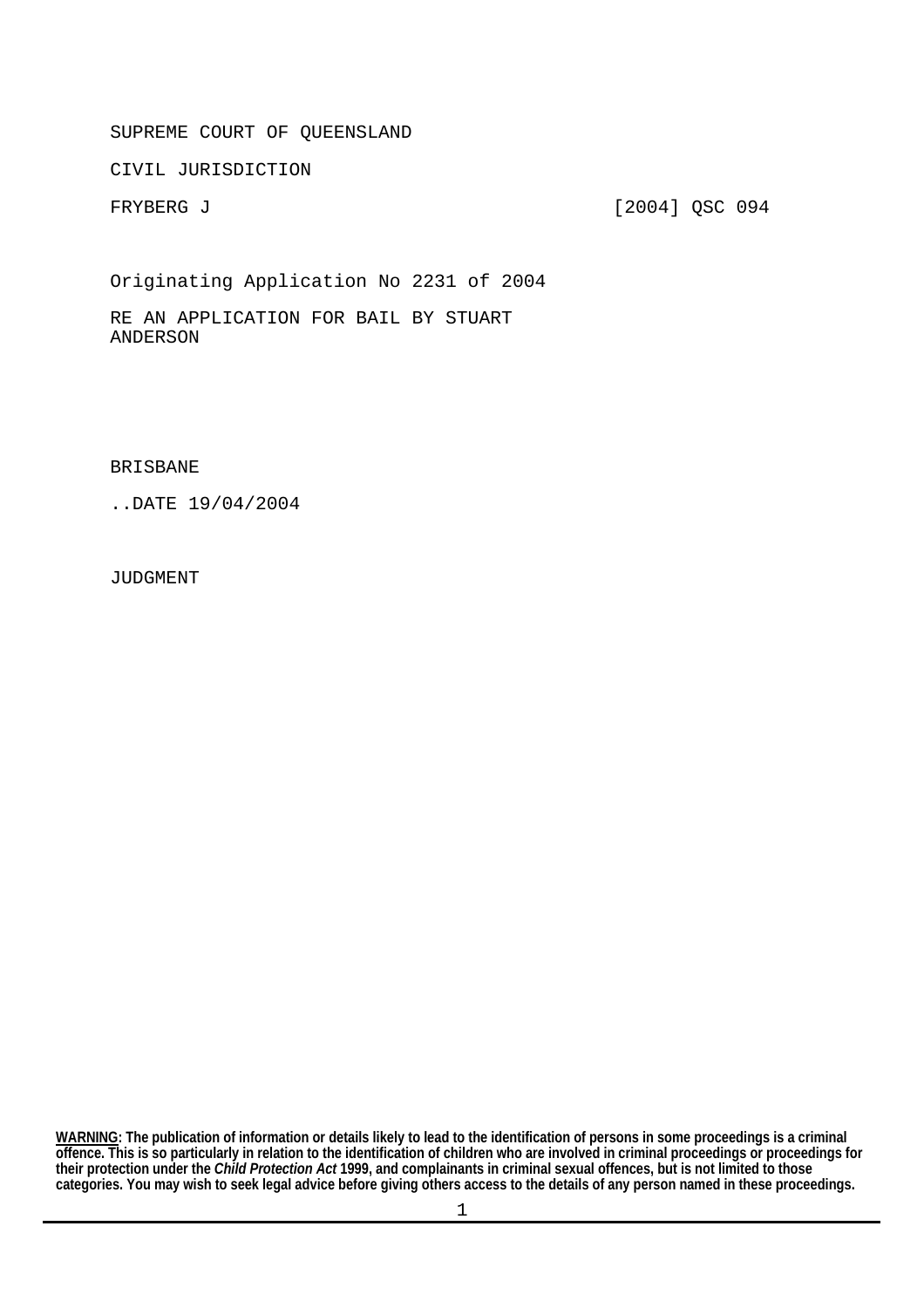# 19042004 T32/SE25 M/T 4/2004 (Fryberg J)

HIS HONOUR: This is an application for revocation of bail. It is brought by the Director of Public Prosecutions and is expressed to be brought pursuant to section 30 of the Bail Act.

I raised with Ms Wooldridge, who appeared for the Crown and the Director, the questions whether the Director had any locus standi to make the application, and secondly, whether the application was brought under section 10 rather than section 30.

As to the former, it was submitted that it is the normal form for the Director to bring applications for revocation of bail. If there is a power for the Director to bring such an application, I am not aware of it.

The respondent is in custody at the behest of the Crown, and special powers are granted to the Crown in relation to the custody of people that are not granted to the Director of Public Prosecutions.

Sitting on a busy applications day, I do not have the time or the inclination to undertake a search of other legislation to see whether there is a power in the Director of Public Prosecutions to make this application.

> 2 JUDGMENT **60**

**30** 

**40** 

**50** 

**20** 

**10**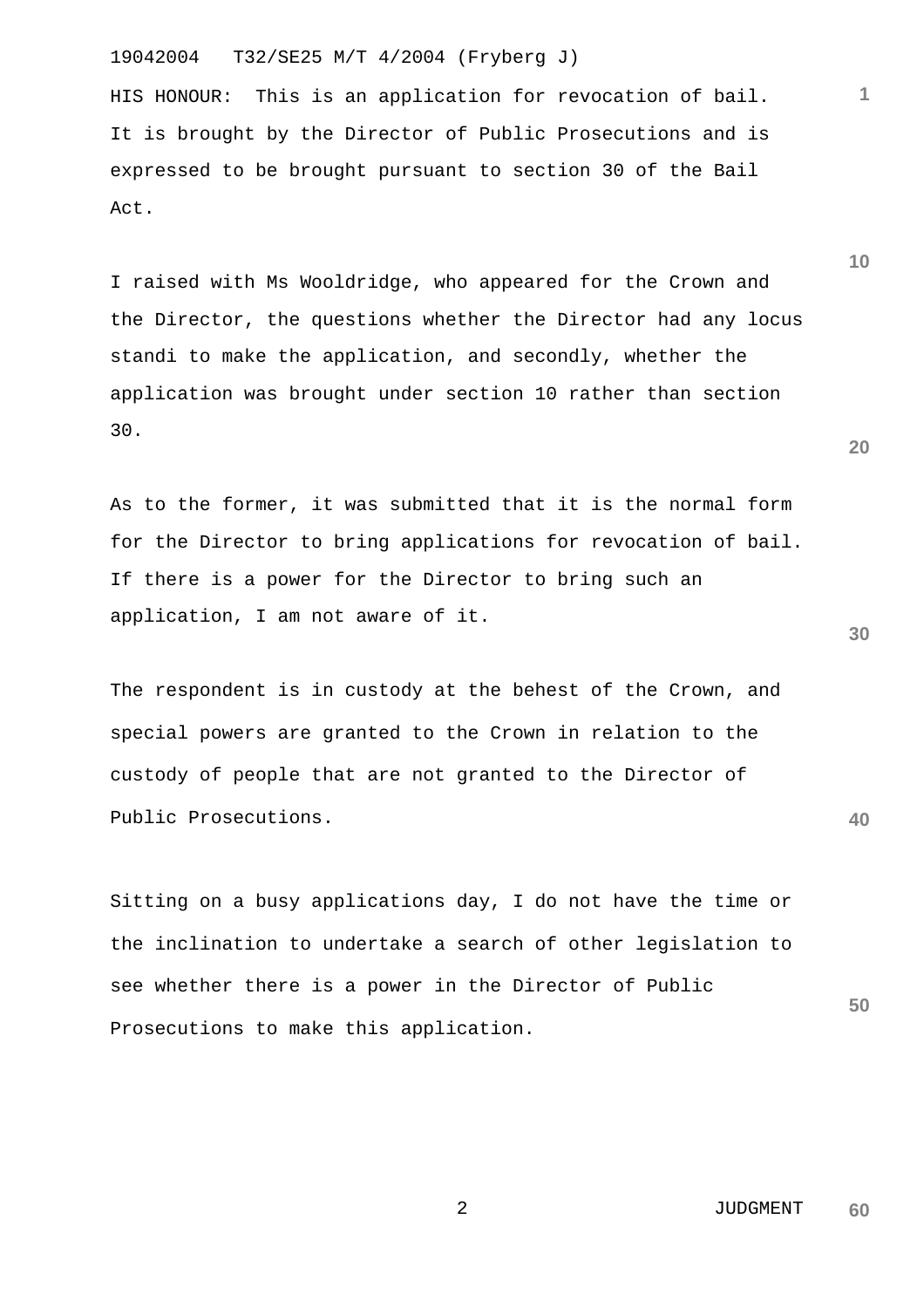### 19042004 T33/RP19 M/T 4/2004 (Fryberg J)

**10**  In the absence of being referred to such a power, I am not prepared to proceed on the basis of this application. There was no application to substitute or add the Crown or the State of Queensland as an applicant, and in my judgment that is the first ground upon which the application should be dismissed.

The second ground is that there is no admissible evidence placed before the Court to warrant the granting of the application. I should explain that.

**30**  The application is based upon allegations that the respondent breached the conditions of his bail by making three telephone calls to Joanne Mewland in breach of condition 4, which was that he have no contact whatsoever with that lady and, second, that he consumed alcohol in breach of condition 6 that he not consume alcohol.

**40**  There is no allegation that he failed to attend regular meetings of Alcoholics Anonymous, nor that he failed to provide an authority in a form satisfactory to the DPP to a nominated person at Alcoholics Anonymous who would advise the DPP of any failure to attend.

The only evidence put forward of these breaches is a hearsay statement by Ms Mewland. That statement is in the usual form of a police statement. There is provision in it for it to be

> 3 JUDGMENT **60**

**50** 

**1**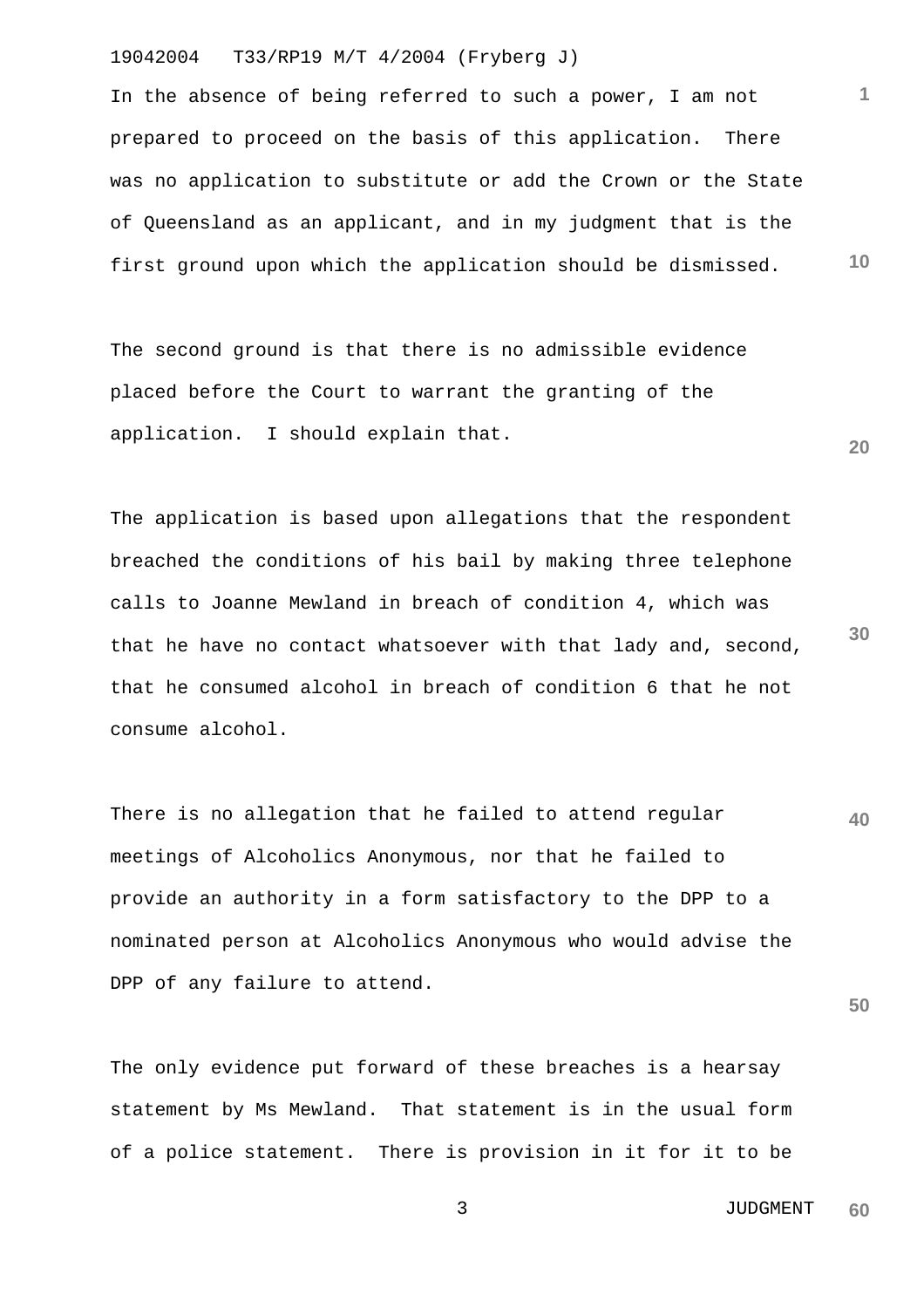19042004 T33/RP19 M/T 4/2004 (Fryberg J) signed by virtue of section 110A of the Justices Act, and it is signed and dated by Ms Mewland.

**10**  However, it is nonetheless, on this application, hearsay evidence. For the applicant it was submitted that it is admissible despite that fact by virtue of section 15 of the Bail Act.

The respondent was unrepresented, and in these circumstances it is, I think, appropriate that the Court be astute to ensure that the law is applied strictly. Section 15 applies in a proceeding for the release of a person under part 2 of the Bail Act.

Section 30, the section under which the Crown brings this application, or more accurately under which the DPP brings this application, is not in part 2. It is true that I was referred to section 10 by Ms Wooldridge and that section which is in part 2 empowers the Court to revoke bail granted to a person in circumstances whether or not the person has appeared in the Supreme Court in connection with the charge.

However, no application for amendment of the application was made and as I understood it the applicant does not seek to convert the application to one under section 10. It may be, as Ms Wooldridge seemed to suggest, that section 10 simply defines the powers which the Court may exercise under section

**50** 

**40** 

**1**

**20**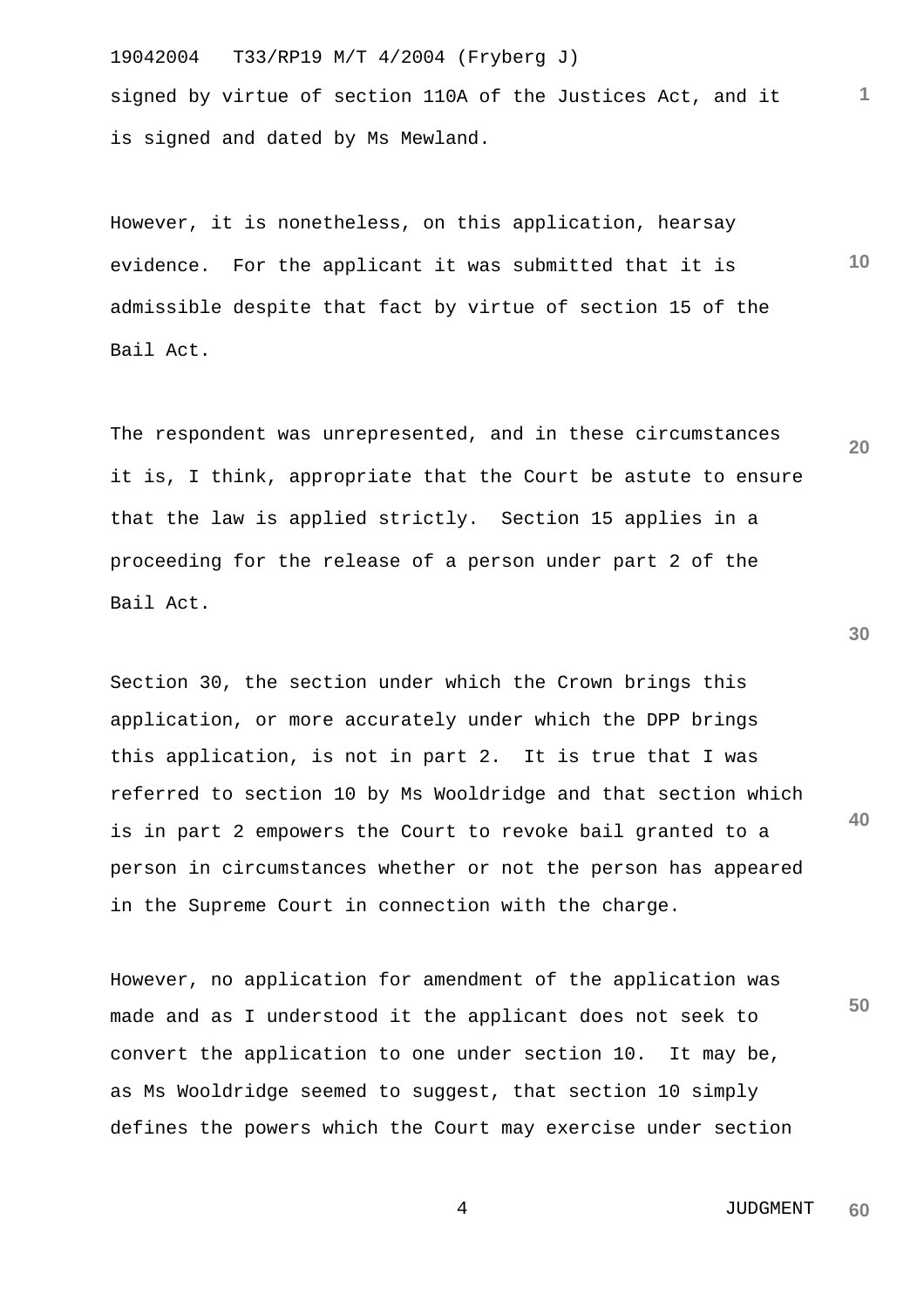19042004 T34/VC2 M/T 4/2004 (Fryberg J)

30. The question then becomes whether that is sufficient to invoke the words of section 15 to which I referred.

It may be - though I have considerable doubt about this reading of the Act given that the liberty of the subject is involved - that the application for revocation could be described as "a proceeding about the release of a person". However, it does not seem to me that it can be said to be a proceeding "under this part" simply because there are powers conferred on the Judge or on the Court when the application is brought pursuant to section 30. Ms Wooldridge informed me that she had found no authority on the point and I am somewhat hesitant about the matter but that is the position as I see it.

In case I be wrong about that I should however say something about the merits of the application. The applicant gave evidence on oath that he did not make the three telephone calls which it is alleged that he made by Ms Mewland. The only evidence of his having drunk any alcohol is her statement that "His voice sounded as though he had been drinking but was not drunk that I could tell." I would not be prepared on that basis to find that he had breached condition 6. Condition 4 is rather different because there is the explicit statement by Ms Mewland. The problem here however is that the applicant has been charged with the offence of breaching his bail undertaking. That charge is to be heard in the Magistrates Court on the 14th of May. He is in custody in any event in relation to that charge.

**20** 

**1**

**10** 

**30** 

**40**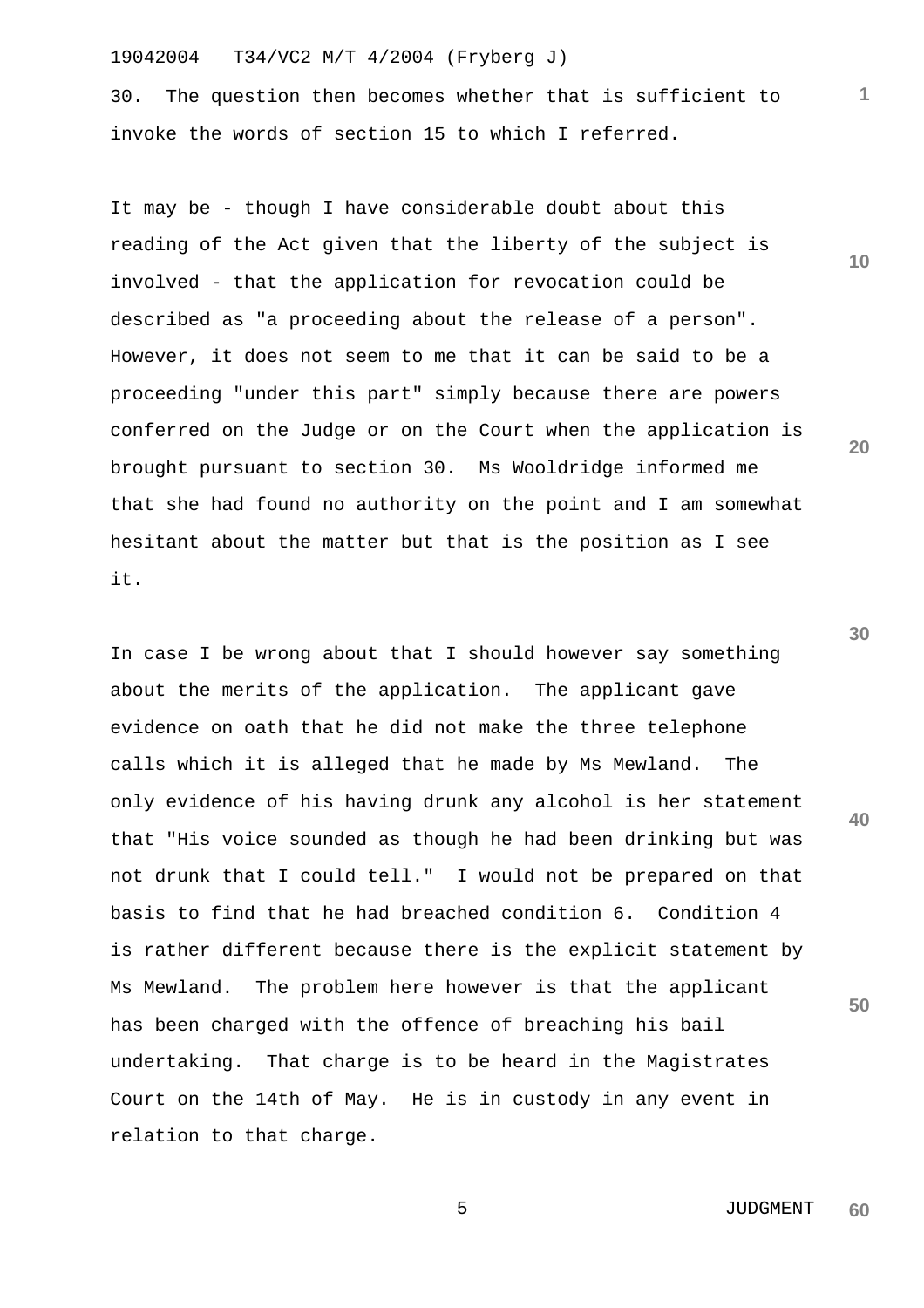## 19042004 T34/VC2 M/T 4/2004 (Fryberg J)

**10**  In my judgment it is most undesirable that I should decide the very issue which is to be decided in the Magistrates Court pre-emptively and on the basis of hearsay evidence. Such a course is calculated to prejudice the conduct of the Magistrates Court proceedings. Moreover I am faced with a conflict between sworn evidence on the one hand from the applicant and hearsay evidence on the other from Ms Mewland.

The applicant was not cross-examined on his sworn evidence on the basis that to be consistent in her submission relating to section 15 Ms Wooldridge took the view that she could not do so by reason of paragraph (b) of that provision. I am not altogether convinced of that since the applicant is not seeking bail on the offence with which he is presently charged and is in custody; and that offence is not the one for which the bail sought to be revoked was granted.

**40**  However either way there is no challenge to the sworn evidence and in my view in these circumstances, having regard to the imminence of the Magistrates Court trial it is not a case where I ought to proceed on the basis of the hearsay evidence.

I would, therefore, even were I to allow the hearsay evidence to be given, not be prepared to act upon it.

**50**  There is, in my view, no reason why the application should not be brought after the trial of the prosecution in the Magistrates Court for the alleged breach of the bail condition.

> 6 JUDGMENT **60**

**30** 

**20**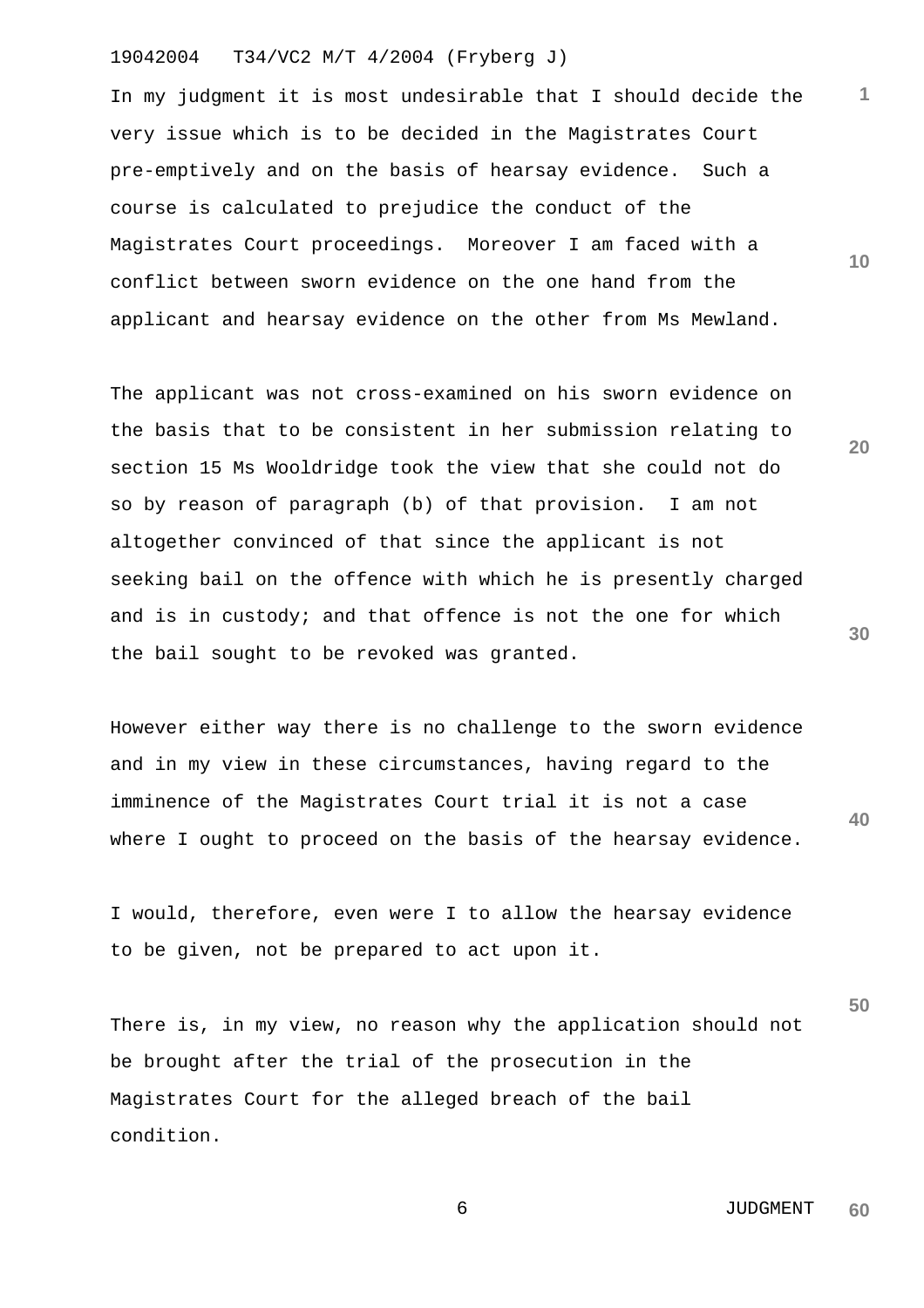## 19042004 T35/TW12 M/T 4/2004 (Fryberg J)

Once that trial has been completed there will be no risk of prejudice by reason of my making any finding and there will also be a decision on the merits as to the question of whether the bail condition was breached.

That might raise some interesting questions of issue estoppel or res judicata, but I need not consider that for now.

It would certainly enable the application to be brought afresh by the Crown on the ground that new circumstances had arisen since today.

One might expect that such a new application might be brought on rather better evidence than has been placed before me today, especially if the evidence has been presented on oath in Court.

If the applicant is convicted and sentenced to imprisonment the position will look very different from what it looks today.

The Crown is concerned that he may be convicted, but not imprisoned. Then he would be released because his existing bail would stand and the charge on which he is now held would have been disposed of. If in that eventuality the Crown is minded to apply again for revocation, such weight may be given to the circumstances as the Judge who hears the matter then sees fit.

**10** 

**1**

**20** 

**30** 

**40**